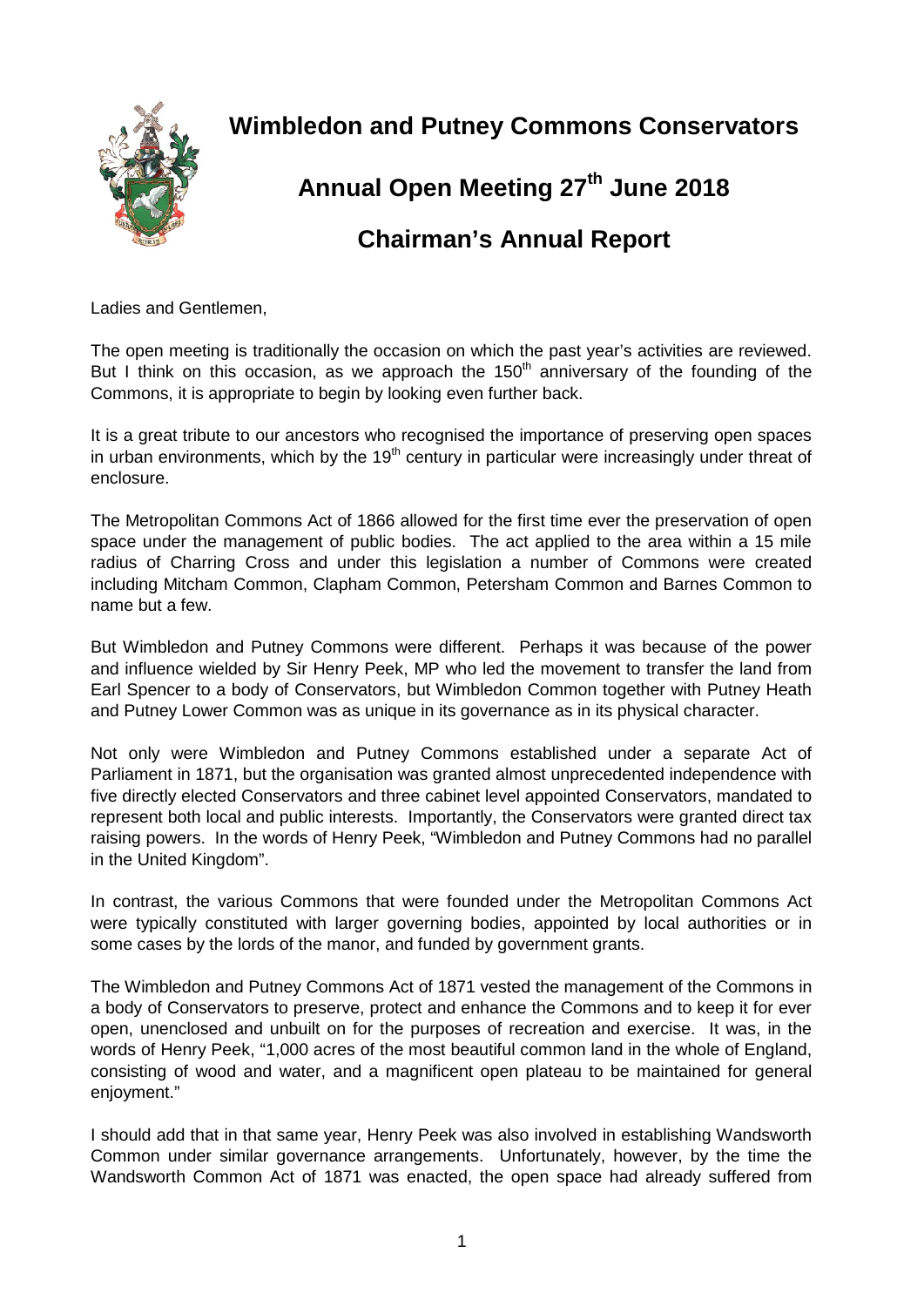both enclosure and the railway. Furthermore, its independence was to last a mere 16 years before it was subsumed into the colossus of the Metropolitan Board of Works and ultimately transferred to Wandsworth Council.

We are therefore very fortunate that the magnificence and independence of Wimbledon and Putney Commons have endured the test of time. And as Conservators, we recognise the enormous responsibility with which we have been entrusted to provide the stewardship for this unique resource.

Demonstrating our ability to provide that governance is therefore our first priority. In May 2018, Conservators met with the Charity Commission to provide early sight of various initiatives that were under consideration by the new board to further enhance operational effectiveness. A further meeting with the commission to provide an update on these initiatives, which relate to both governance and operations is scheduled for this September.

The commission has stated that it expects to publish the final report relating to the easement in Putney Lower Common in late October 2018. The report will also address the 2018 Conservator elections, in response to complaints raised with the commission. As a board, we have already agreed to codify rules for candidates as well as internal procedures, with a view to ultimately updating the election byelaws.

As a governing body, we have just completed a review of the strategy and business plan and agreed three emerging areas of focus that address immediate issues and help secure the longterm future of the Commons.

**1. Long-term Investment** – We are fortunate to have a dedicated levy to finance the Commons, which provided roughly 70 percent of the unrestricted revenue of 1.7 million in 2018. Although this revenue is sufficient to meet the routine operating and maintenance costs, it does not allow for a sustainable level of investment in the assets.

As such, there is a growing and increasingly urgent need for substantial investment, particularly in the buildings that house our machinery and operational centres, as well as other infrastructure including footpaths, horse rides and cycle paths.

Although we are starting to consider possible amendments to the levy, the timescales involved in that process would be protracted. In the short to medium term therefore, various voluntary fundraising initiatives are under consideration, including a possible major campaign to coincide with the  $150<sup>th</sup>$  anniversary in 2021.

**2. Access** – The 1871 Act was clear; the Commons were intended to be used and one of the greatest features of the Commons has always been the harmonious way in which the diverse interests co-exist. And accommodating the competing and often conflicting demands that inevitably arise was likely to have been as challenging in the 19<sup>th</sup> century as it is today.

Although we no longer have to juggle the needs of the National Rifle Association with those of the local polo club, there is still a need to take a structured approach to considering the numerous requests from groups ranging from schools to running organisations. As such, we are in the process of constructing a decision framework that will hopefully allow us to systematically evaluate the demands on the Commons whilst ensuring that we meet our duties under both the 1871 Act and charity legislation.